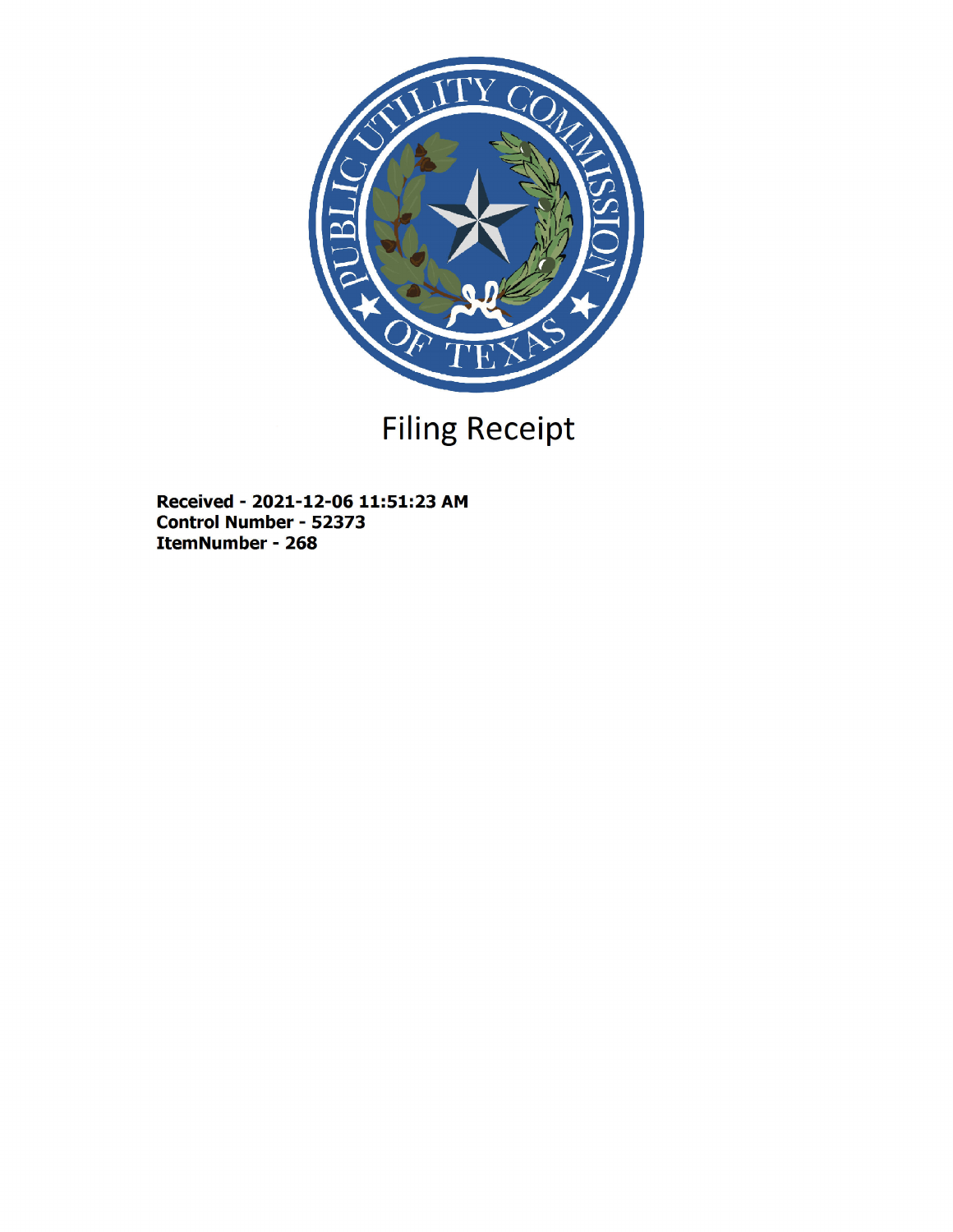## *Public Utility Commission of Texas*

### Memorandum

| TO:          | Chairman Peter M. Lake<br>Commissioner Will McAdams<br>Commissioner Lori Cobos<br>Commissioner Jimmy Glotfelty |
|--------------|----------------------------------------------------------------------------------------------------------------|
|              | <b>Interested Parties</b>                                                                                      |
| <b>FROM:</b> | Ben Haguewood, Market Analysis                                                                                 |
| <b>DATE:</b> | December $6, 2021$                                                                                             |
| RE:          | Project No. 52373, Review of Wholesale Electric Market Design                                                  |

At the December 2, 2021 work session, the Commission agreed, in principle, to pursue and continue the implementation of the following Phase I market design changes and have committed to the development of the following Phase II market design elements: a load-side reliability mechanism and a backstop reliability service. The Commission has identified and agreed that both of those concepts will be based on the principles outlined below.

Commission staff requests written comment on the following Phase II market design concepts and principles by noon on December 10, 2021. The Phase I market design changes are included for reference only, and written comment is not requested on these changes. Comments should include a clearly marked Executive Summary up to one page, labeled with the commenter's name, attached as the final page of the submission. Please limit responses to 5 pages, excluding the Executive Summary.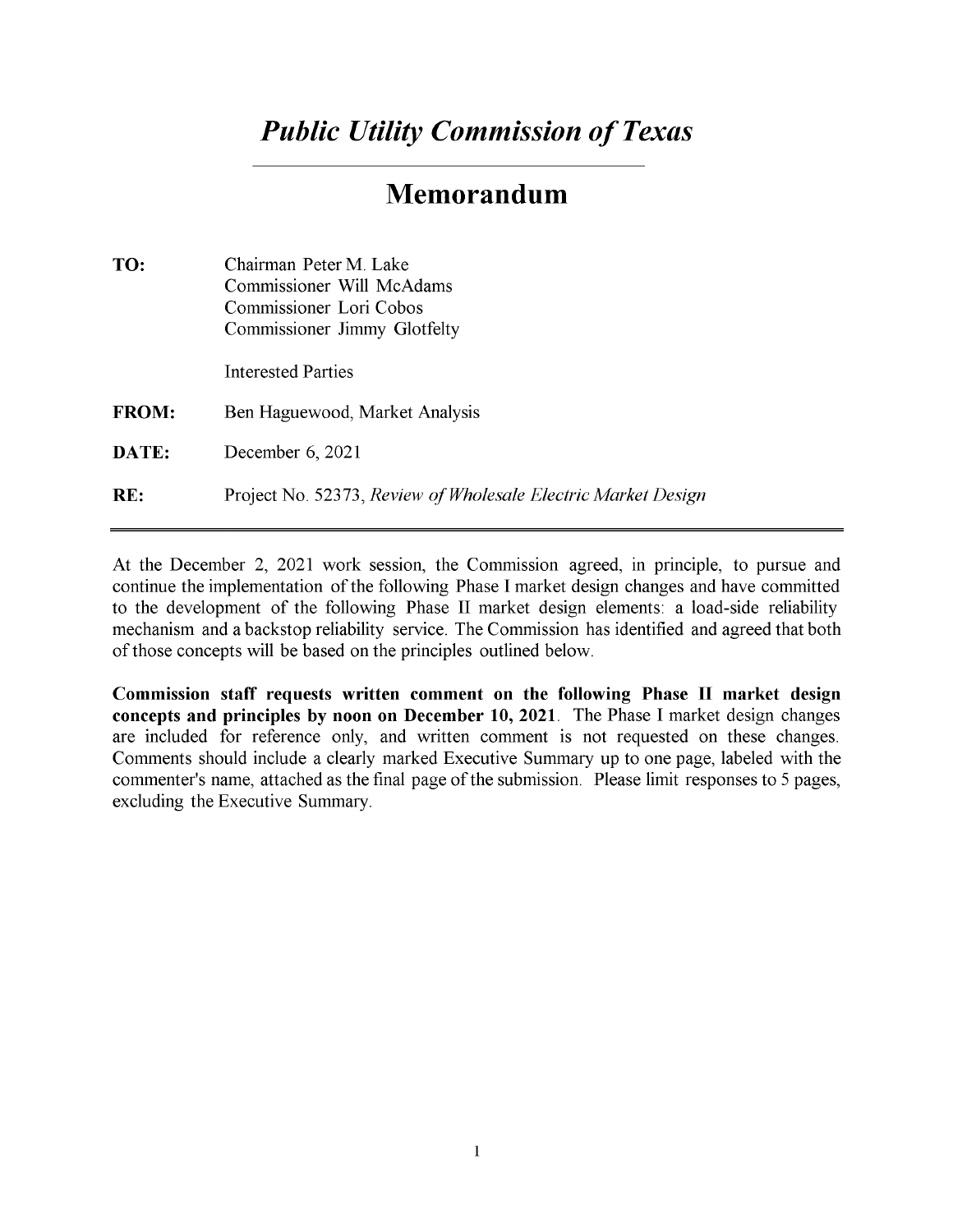#### Phase I - Enhancements to the Current Market Design

#### *Improving price signals and operational reliability*

Operating Reserve Demand Curve (ORDC). Modify ORDC to reward reliable generation assets that are able to be dispatched as the reserve margin in ERCOT decreases. The enhanced ORDC will bring generation units online and prompt consumer demand response earlier to help enhance regular market operations and avoid conservation appeals.

**Immediately actionable:** Changes to the ORDC should be made effective January 1, 2022 to set the Minimum Contingency Level (MCL) at 3,000 megawatts (MW) and set the high system-wide offer cap (HCAP) and value of lost load (VOLL) to \$5,000 per megawatt-hour (MWh). These ORDC changes will enable market-based dispatch of reliable generation units earlier to help maintain grid reliability in the upcoming 2022 winter season and future.

#### Next steps:

- o The system-wide offer cap and VOLL will be decoupled.
- $\circ$  Establish a new VOLL based on quantitative analysis of new revenue to the market that would be directed to reliable generation assets during scarcity events.
- o Require a report from ERCOT to the Commission due November 1 st of every even numbered year analyzing the efficacy, utilization, related costs and contribution of the ORDC to grid reliability in ERCOT.

Demand Response. Adopt changes that allow for more targeted demand response to increase utilization of load resources for grid reliability.

#### • Next steps:

- o Pursue market modifications and technical measures to improve transparency of price signals for load resources, such as changing demand response pricing from zonal to locational marginal pricing (LMP)
- o Set higher performance standards for energy efficiency programs.
- Direct ERCOT to evaluate actions that have already been taken to accommodate customer aggregation participation—i.e., virtual power plants (VPPs)—in the ERCOT market, determine how much customer aggregations currently participate in the ERCOT market, and identify current barriers for VPP participation in the ERCOT realtime and ancillary services markets.

Emergency Response Service (ERS) Reform. ERS is an operational reliability tool that should be deployed earlier to allow participating large commercial and industrial consumers, distributed generation (DG) facilities, and aggregated customers to curtail their electricity consumption to reduce demand on the grid to help avoid conservation appeals and emergency conditions.

- Immediately actionable: Codify good cause exception ordered by the Commission in the Fall of 2021 directing ERCOT to deploy ERS at MCL.
- Next steps:
	- o Determine whether the ERS procurement methodology should be changed to provide for the procurement of a specific MW quantity or some other measure than a fixed dollar amount.
	- o Determine whether the ERS program should include seasonal apportionment.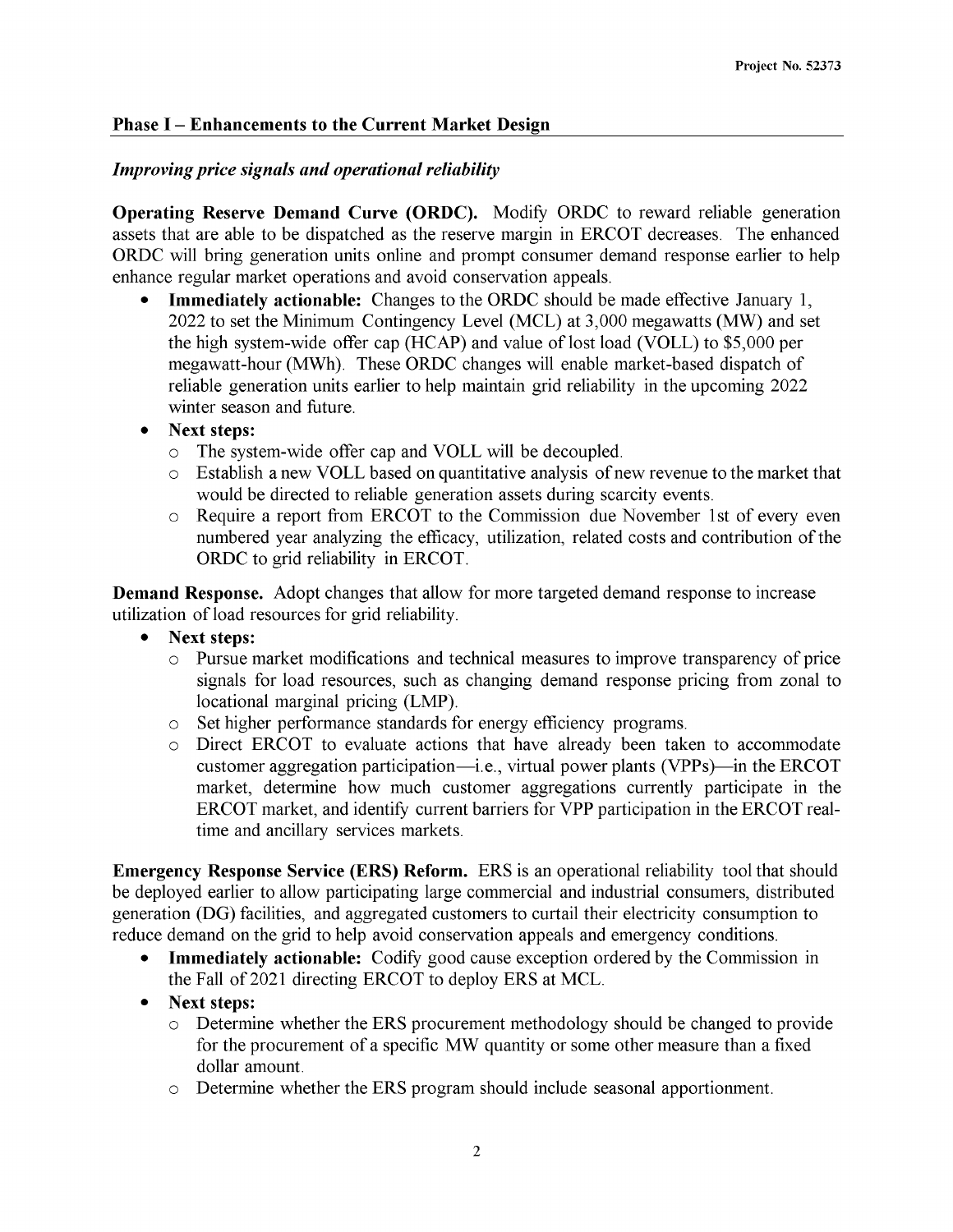#### *Enhancing Ancillary Services*

Fast Frequency Response Service (FFRS) (New Grid Frequency Ancillary Service Product). ERCOT is currently developing FFRS to help stabilize grid frequency in the future.

• Immediately actionable: ERCOT will continue to pursue its current implementation schedule for this new reliability product.

Loads in Non-Spinning Reserve Service. Expansion of ERCOT's existing Non-Spinning Reserve Service (Non-Spin) to allow loads to participate in the service to provide additional versatility for addressing forecast error or ramping issues in the future.

Immediately actionable: ERCOT will continue to pursue its current implementation schedule for this new reliability product.

Firm Fuel Product. The Commission should direct ERCOT to develop a discrete firm fuel-based reliability service pursuant to Senate Bill (SB) 3. This reliability service would provide additional grid reliability and resiliency during extreme cold weather and compensate generation resources that meet a higher resiliency standard.

- Next steps:
	- o Determine whether this stand-alone, discrete service can be incorporated into a loadside reliability mechanism in the future.
	- o Determine whether this product should be procured by ERCOT through a competitive auction, competitive request for proposal (RFP) process (similar to ERCOT's current Black Start program), or some other competitive procurement method.

Voltage Support Compensation. The ERCOT market will develop a product to compensate valuable voltage support services that will help maintain grid stability as more inverter-based resources enter the market.

• Immediately actionable: Analyze and develop a product to compensate resources for providing voltage support.

ERCOT Contingency Reserve Service (ECRS) (New Ramping Ancillary Service Product). ERCOT is currently developing ECRS to serve as an additional operational reliability tool to help maintain grid reliability by managing increasing variability and ramping issues associated with higher renewable generation penetration on the grid in the future.

- Immediately actionable: ERCOT will accelerate the implementation of this new reliability product.
- Next steps:
	- o Determine options for sizing the product.
	- o Allocate cost of ECRS consistent with cost-causation principles, in a nondiscriminatory manner pursuant to SB 3.

Additional tasks: The Commission will open rulemaking proceedings and other projects to request technical feedback and provide rate recovery of reasonable and necessary distribution voltage reduction costs and review DG interconnection procedures.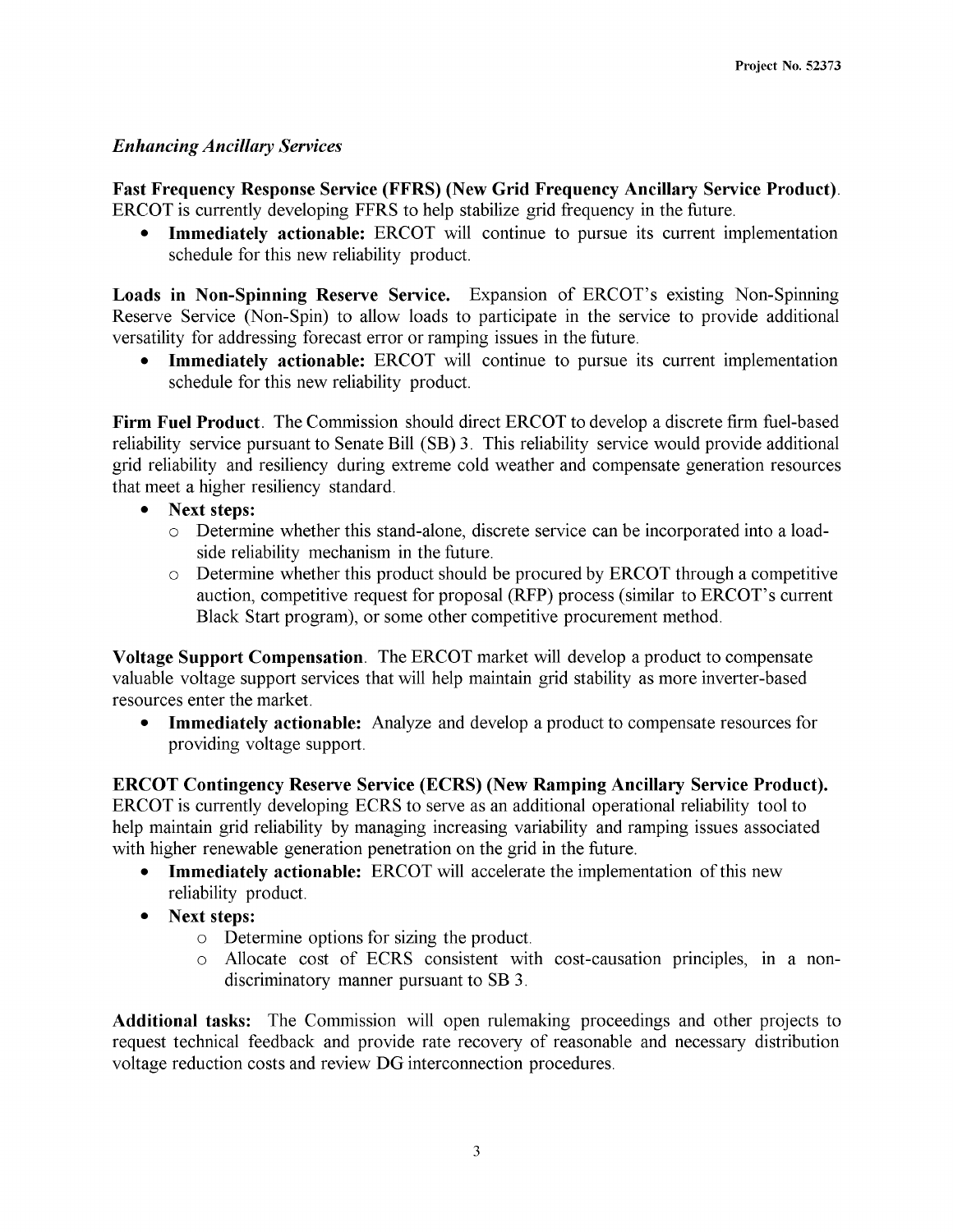#### Phase II - Market Design Proposals

Load-Side Reliability Mechanism. The Commission has agreed to develop a load-side reliability mechanism that will serve the purpose of ensuring the supply of dispatchable generation is sufficient to meet system demand in ERCOT. The Commission will develop a load-side reliability mechanism that will adhere to the principles listed below. The Commission's development of a load-side reliability mechanism will take into consideration the following proposals and how they can be implemented adhering to the stated principles.

Load-Serving Entity (LSE) Obligation

- E3's load-serving entity (LSE) Obligation Proposal
- As proposed in Chairman Lake's 10/20/21 Memorandum
- Proof of Purchase with required showing, as described by Lubbock Power and Light excluding the transmission studies

Dispatchable Energy Credits (DECs)

- DEC as proposed in Commissioner McAdams's 11/17/21 Memorandum
- Eolian's Proposal
- Principles: A load-based reliability mechanism should:
	- Offer economic rewards and provide robust penalties or alternative compliance payments based on a resource's ability to meet established standards (including penalty at cost of new entry for both non-compliance of load and non-performance of generation).
	- o Build on ERCOT's existing Renewable Energy Credit (REC) trading program framework or other existing framework to the extent practicable.
	- o Be self-correcting (in a properly functioning market, higher energy prices will incentivize new supply and over time that additional supply will drive energy prices back down to market equilibrium).
	- o Have clear performance standards (incentivize higher performance).
	- $\circ$  Sizing of the program must be dynamic (e.g., peak net load).
	- o Provide a forward price signal to encourage investment in dispatchable generation resources.
	- o Value or qualify resources based on capability.
	- o Establish standards that can be regularly tested or certified upon the start of commercial operation.
	- $\circ$  Be proportional to the system need, with dynamic pricing and sizing to ensure reliability needs are met without over-purchasing reserves.
	- o Be compatible with ERCOT's robust competitive retail electricity market that provides choice for consumers.
	- o Ensure market power concerns are mitigated, especially regarding electric generation companies that also serve retail customers, so that competition and innovation will continue to thrive in the ERCOT market.

Backstop Reliability Service. The Commission has agreed to develop a backstop reliability service that will serve as a new dynamic and flexible reliability tool to prospectively target and